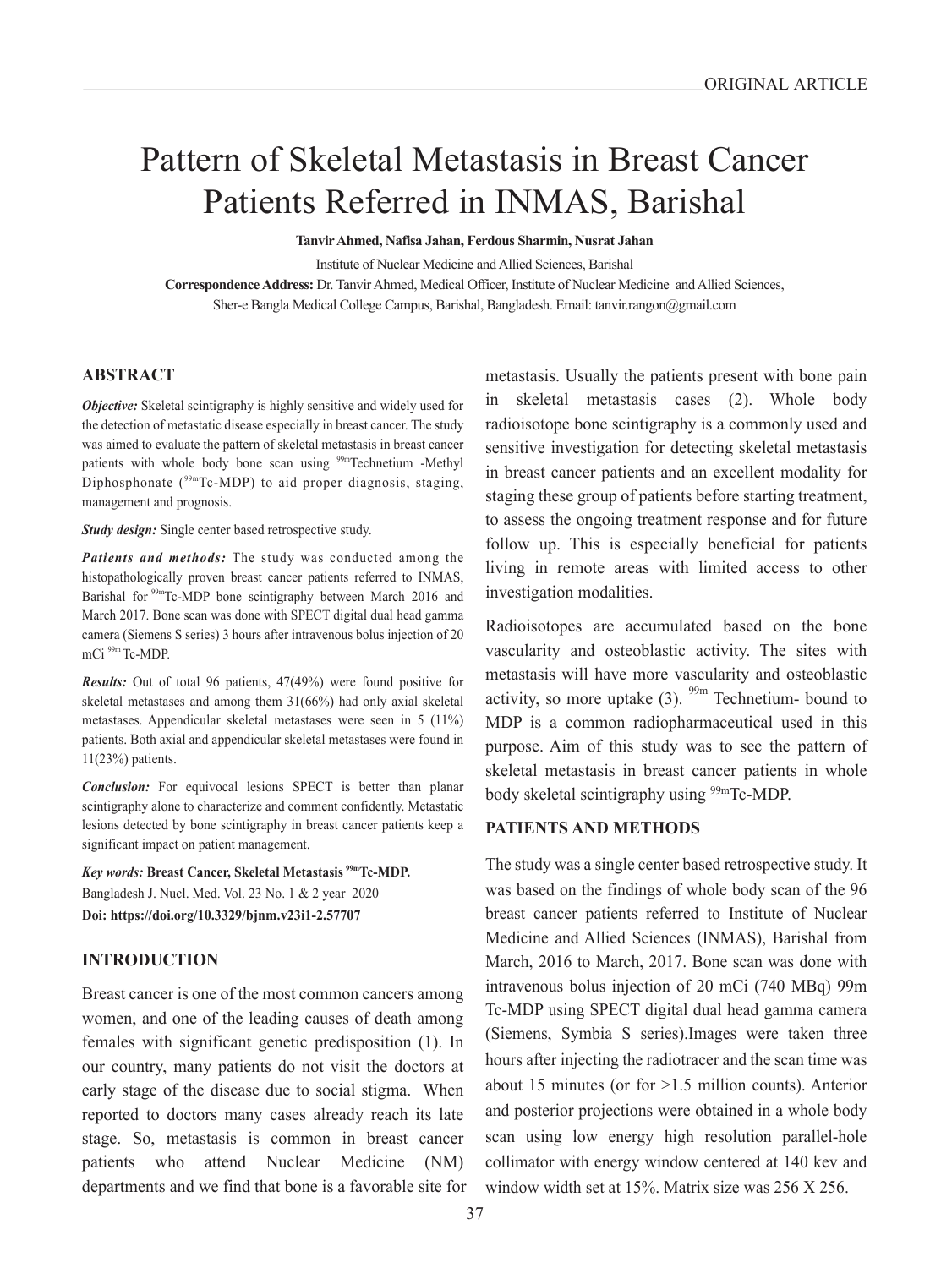## **RESULTS**

Out of total 96 patients, 49(51%) were found negative for skeletal metastasis. Skeletal metastases were positive in 47(49%) patients (Figure 1).



## **Figure 1: Pie of pie plot showing percentage distribution of breast cancer patients based on skeletal metastasis and the percentage distribution of the patterns of skeletal metastasis.**

Among the skeletal metastasis positive cases, 31(66%) had only axial skeletal metastasis, 5(11%) were seen positive for only appendicular skeletal metastasis. Both axial and appendicular skeletal metastases were seen in 11(23%) patients (Figure 2).



**Figure 2: Representative image of multiple osteoblastic metastases involving the axial and appendicular skeleton in a patient with breast cancer; anterior and posterior whole body sweep images and regional spot views from 99m Tc-MDP whole body planar scan.** 

## **DISCUSSION**

In our study, out of total 96 patients, 47(49%) were found positive for skeletal metastasis. 49 (51%) patients had no bony metastasis. To see the pattern of skeletal metastasis then we classified the skeletal metastasis positive patients based on the site of metastasis, that is axial skeleton (including skull bones, spine, ribs and sternum) and appendicular